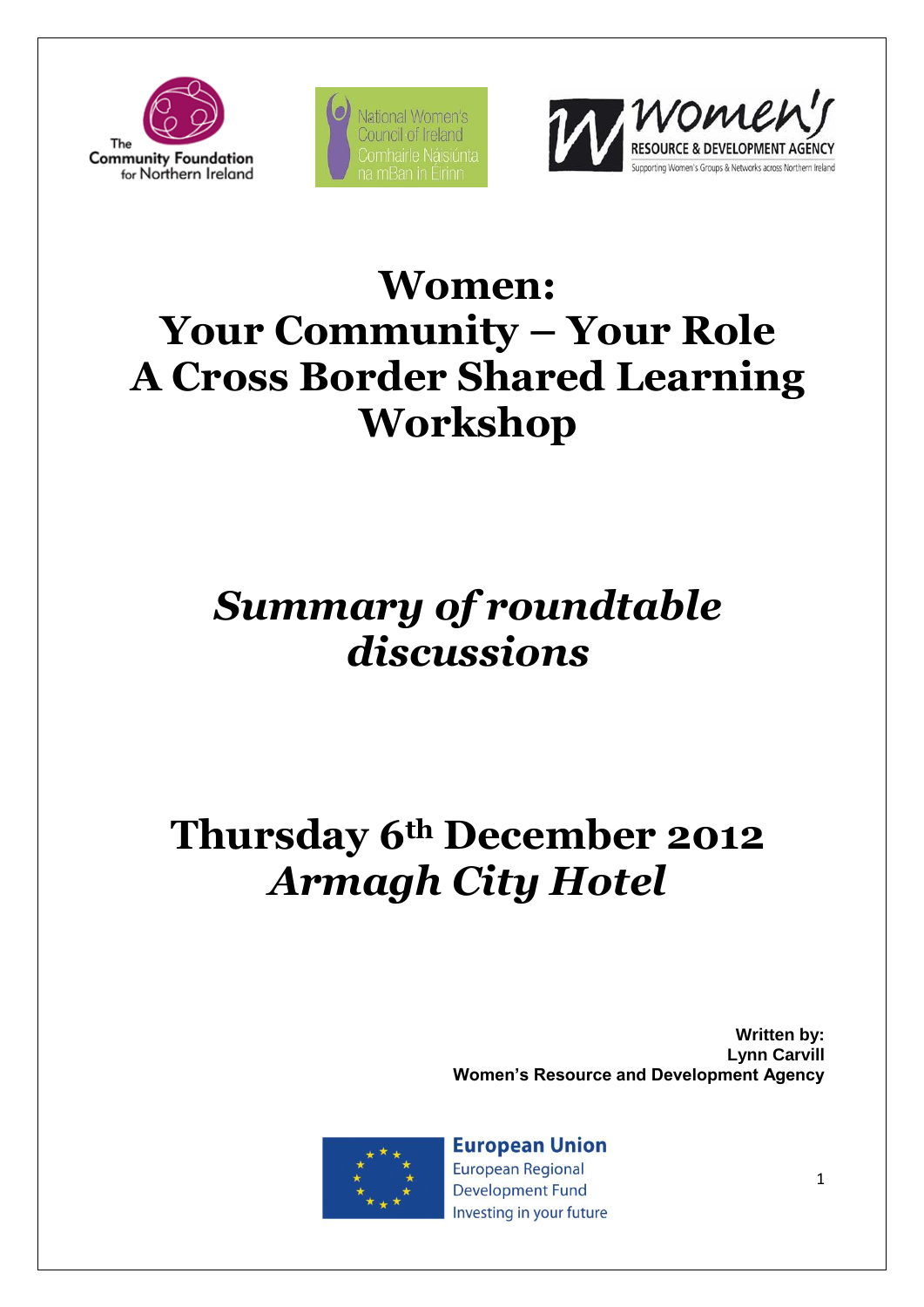# **Women: Your Community – Your Role Cross-border Shared Learning Workshop Summary of roundtable discussions Armagh City Hotel 6 December 2012**

# **Introduction of Overall Project**

The Women's Resource and Development Agency (WRDA) and the Community Foundation for Northern Ireland and the National Women's Council of Ireland are partners in a Peace 3 project that aims to capture the experiences of women living through conflict and the subsequent period of conflict resolution and peace building.

The aim is to learn from the experience of women who have lived through these processes and to try to identify ways in which to make a positive impact. Over two years this project will bring women together on a cross community and a cross border basis and they will have an opportunity to exchange learning with women from other conflict areas through the Foundations for Peace Network.

Key issues will be highlighted in different workshops which will take place throughout Northern Ireland and in border county areas. These are:

- Violence, safety and security
- Decision making and representation
- Women's rights are human rights women and social justice
- Women and the legacies of the past
- Women and institutional change

The second theme addressed in the project is 'Women: Your Community – Your Role'. Workshops were held in Rathcoole and Monaghan and a final cross-border workshop took place in Armagh on 6<sup>th</sup> December. A total of 30 women from Rathcoole and Monaghan attended this shared learning workshop and further developed some of the themes raised during the original workshops and proposed recommendations on how we can influence policy.

The final part of the project is aimed at placing on an international stage all that has been learned through the discussions between women from different communities and regions. The project will have two important outcomes:

- The learning gathered will be used for the design of policy recommendations that will be disseminated through the production of a Policy Report on Gender and Peacebuilding which will be primarily focused on influencing institutional change in both Northern Ireland and the Republic of Ireland
- $\bullet$ A Tool Kit on Women and Peacebuilding: Developing Practical Approaches will be produced. This will be circulated internationally with the intention of influencing governments and agencies responsible for providing grants and assistance to war-torn societies.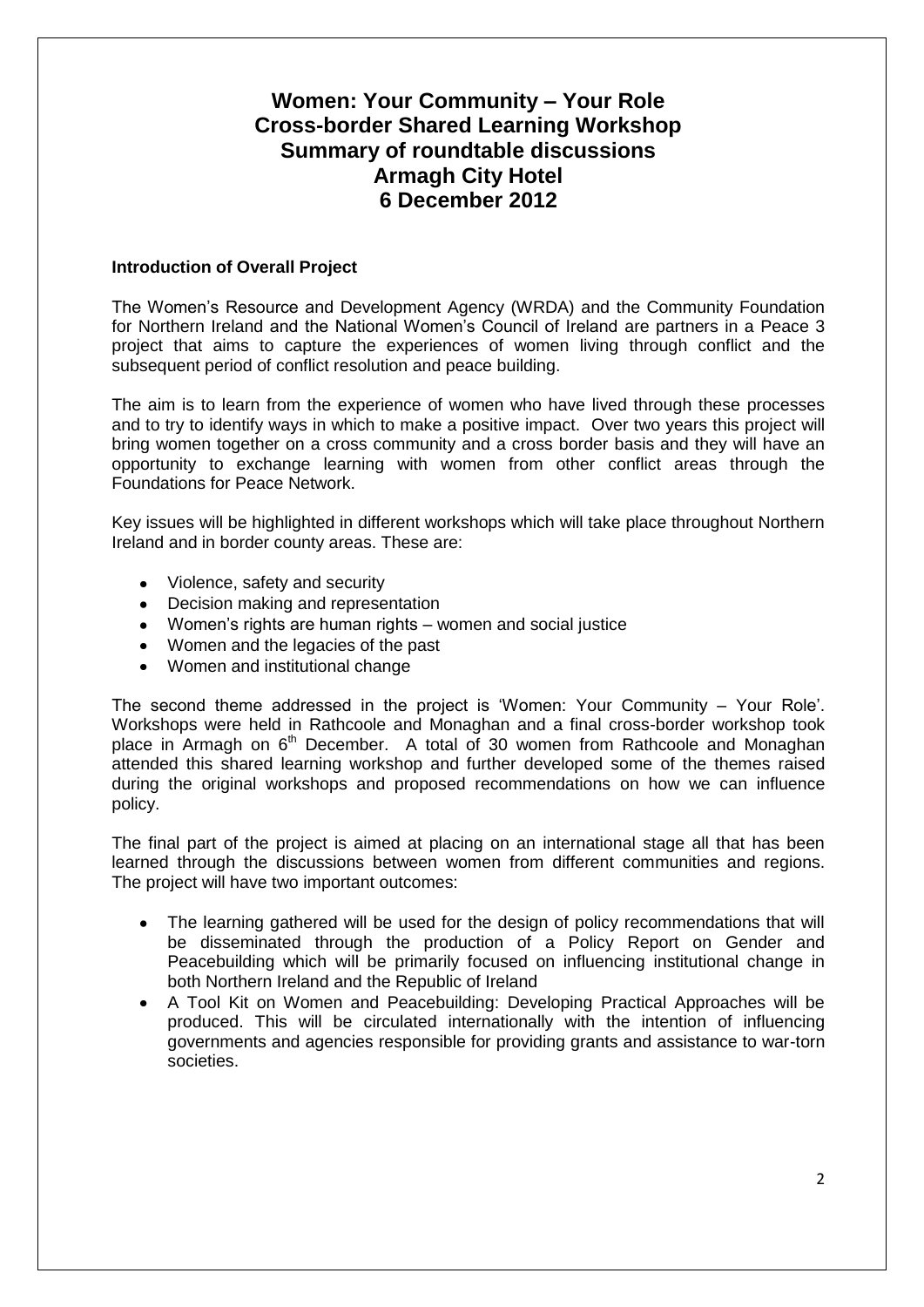# **Methodology:**

30 women from Rathcoole and Monaghan came together in a shared learning workshop to further discuss and develop recommendations on issues raised during the initial workshops.

The morning began with two presentations from Zoe Gudovic from the Women's Reconstruction Fund in Serbia and Angela Graham for the Cavan Family Resource Centre.

Lynn Carvill and Sinead Lynch presented a summary of the findings of the workshop discussions that happened in Rathcoole and Mongahan.

Facilitated discussions took place around 4 key themes:

- **Caring**
- **Mental Health/ Suicide**
- **Community Resources and Education**
- **Women's Exclusion in Decision-Making at Community and Political level**

Participants organised into mixed groups (Rathcoole/Monaghan) and moved around four themed tables spending 20 minutes dicussing each area. This ensured that everyone had a chance to address each of the themes.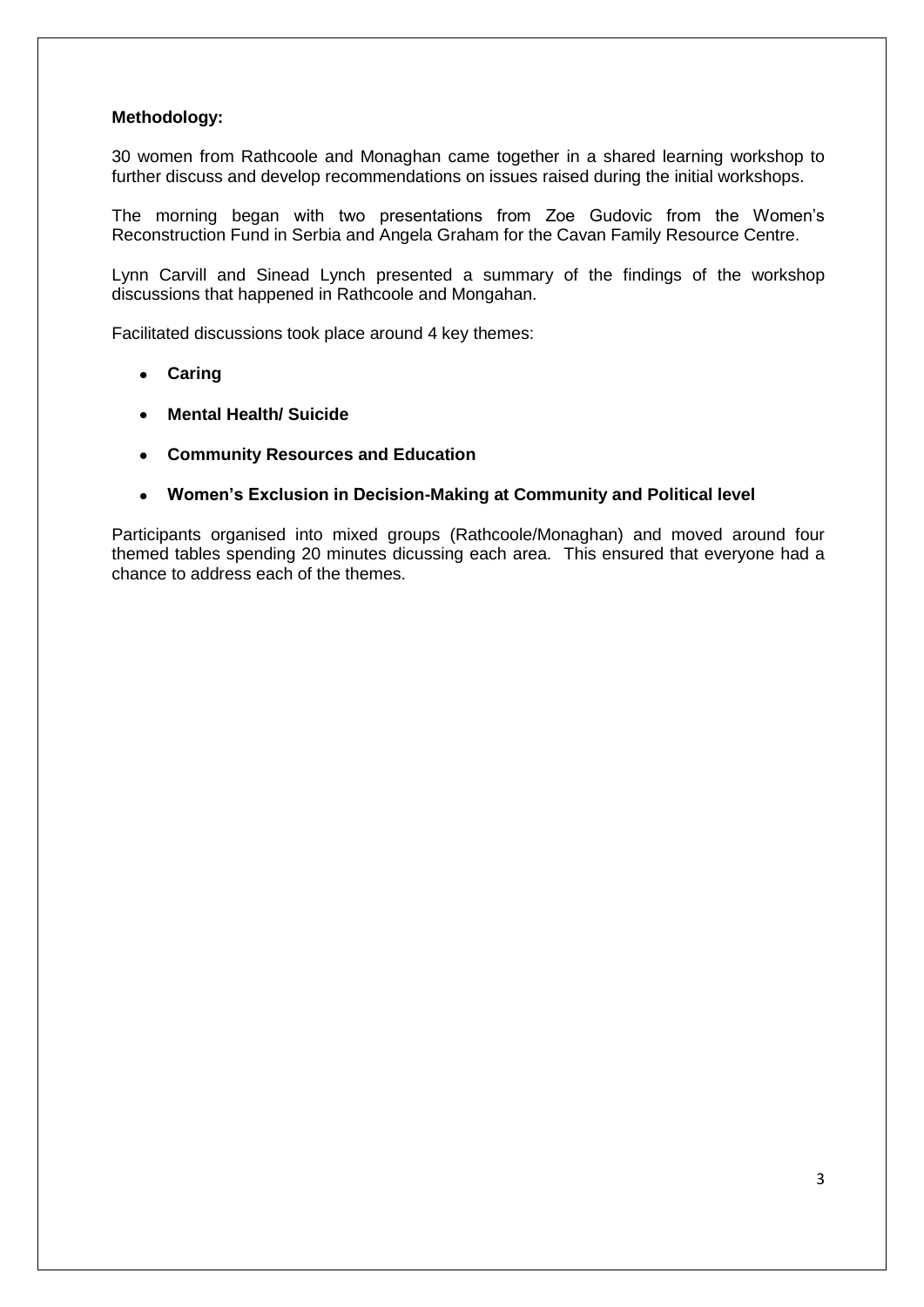# **Theme 1: Caring**

'Caring Responsibilities' were viewed by both the women in Rathcoole and Monaghan as having a major impact on their lives and indeed taking up most of their time. 'Caring' is a gendered issue as the responsibility for caring mainly falls to women.

# **Childcare:**

The constant juggling of childcare with paid work can be very difficult, especially when you are on a low income.

This is deemed particularly difficult if you a caring for a child with a disability or special needs. This is when the help of extended family members is invaluable as little support is available from statutory agencies. The view was that families in need were deprived of practical and emotional support from statutory agencies.

There were particular issues for parents of children with ADHD. The child can get support until he/she is 6 years old. Subsequently, they must go onto a waiting list.

It was suggested that general practitioners were throwing painkillers and anti-depressants at the problem, refusing to investigate underlying causes.

While school children get assistance in primary school, no help exists for children between the ages of 15 and 18. There is also a general lack of help for children in secondary education.

Autism is a growing problem and it often goes undiagnosed.

There was a view expressed that if we in our society could stop fighting over sectarianism – we could then move to deal with the real life important issues.

Social issues such as illegal drug abuse was raised as a further concern mothers had to deal with. Some mothers were struggling to care for teenage children who suffered ill mental helath and misused drugs. They said there was little support available. One mother confronted the dug dealers as Police Service NI had refused.

Women from the southern border counties spoke of the difficulty as a lone parent, caring for and raising children while at the same time working part-time on mandatory labour market programmes (Community Employment). Society's message to lone parents is that 'caring is not valued'.

Some women had given up good jobs to have children. This was necessary as there was little flexibility in the labour market 20 years ago. There was a view that the job market is regressing in this was (losing flexibility for working mothers) because of the recession.

# **Adult/Elder Care:**

Many participants had raised their children and now cared for elderly parents and some were doing both at the same time.

"I paid my mother back for caring for all of us by caring for her for 20 years."

Some of the women described the lack of support – home help only arrived at the last stages and often the women were worn out at this stage.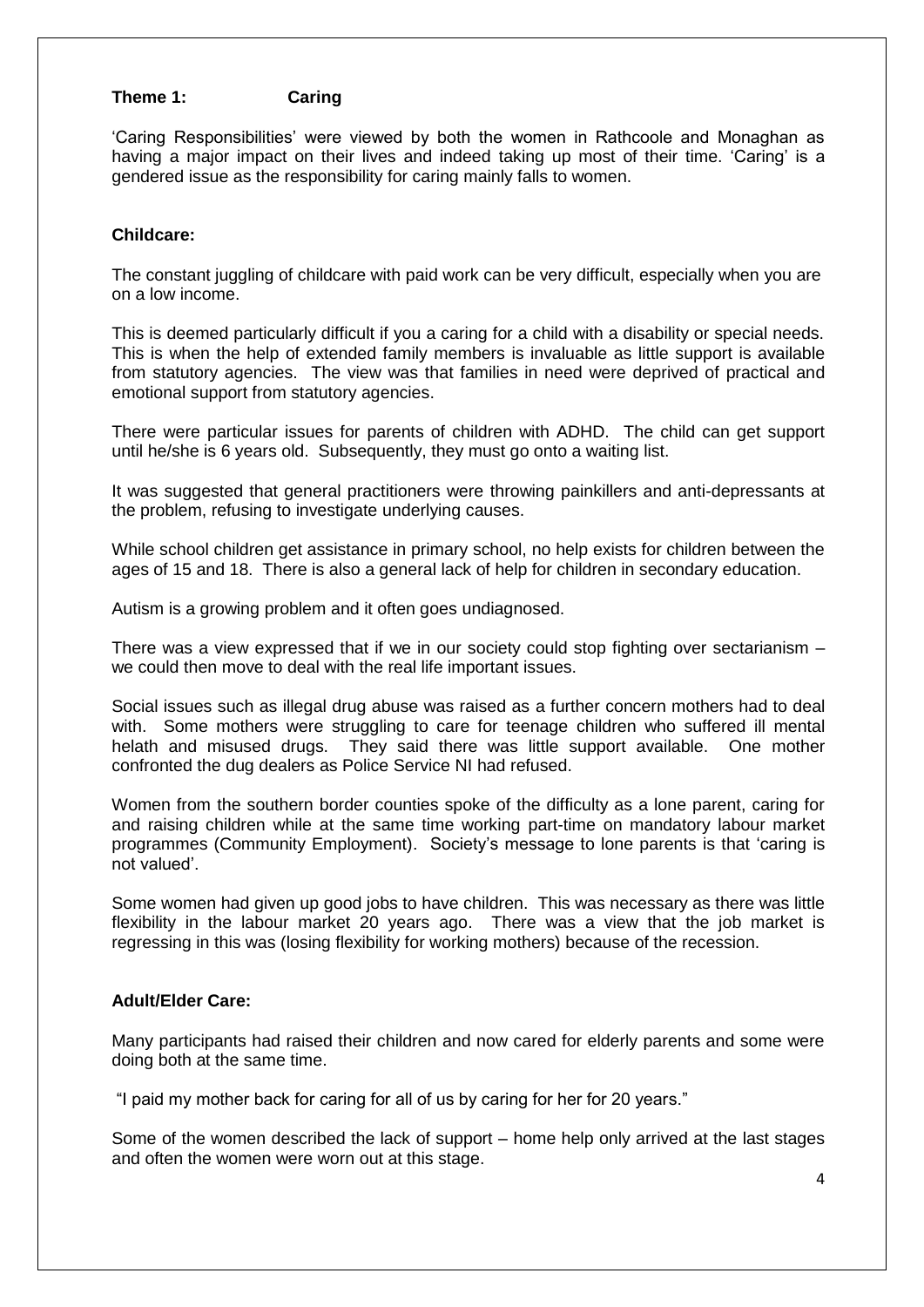Other women held down jobs outside the home as well as raising children and caring for elderly relatives. This was only possible with husbands working opposite shifts.

The gendered presumption of 'caring' means there is an expectation that the daughter in the family will provide care. This can cause huge resentment in young girls and women. There is the added concern that many of the women providing care are neglecting their own health.

Other issues raised were the fears of proposals (in the North) around the context of Welfare Reform on the Bedroom Tax. Essentially this proposal would mean that tenants would lose part of their Housing Benefit if they had a spare bedroom in their house. It was also claimed that 'Carers Allowance' has just been cut.

# **Theme 2: Mental Health / Suicide**

The second theme addressed in the cross-border workshop was that of ill mental health and suicide which was viewed as a growing issue in many communities (North and South). The women from Rathcoole believed this problem was exacerbated by stress and drug misuse. In Monaghan there is also a high suicide rate among young men, and drug misues was also a problem. Furthermore, the financial crisis and ensuing austerity measures implemented by government had led to a cut in frontline services dealing with mental health issues.

# **Prescription Drugs:**

The easy access to and misuse of prescription drugs was viewed as a huge problem in both communities. Free prescriptions in the North exacerbated this growing social problem.

People from the older generation get prescriptions from GPs and then give them to young people in Rathcoole. The young people often sold them on to others. It was the view of the Rathcoole women that GPs had a very laissez faire attitude to monitoring such prescriptions.

#### **Suicide:**

Concern about the rise in suicide, particularly amongst young men, was voiced by women form Rathcoole and Monaghan. Alcohol and drug misuse/abuse was seen as fuelling this.

While this particularly affects young men, the older generation is also affected but this is less recognised.

While drug and alcohol abuse were seen as detrimentally affecting mental health and suicide rates, another important factor was the impact and legacy of the conflict, especially on ex combatants and members of the police. Post conflict, many of the 'players' feel they no longer have a role in society. The women felt this issue was not dealt with effectively.

#### **Support Needed to Tackle Ill-Mental Health:**

The women wanted to see more resources provided to promote positive mental health and to deal with ill mental health. The cuts to menatl health services, particularly in the South of Ireland, were seen as very damaging for communities.

The women believed it was particularly difficult for boys and men to discuss mental health problems. The issue of homophobia and discrimination against gay boys was believed to be a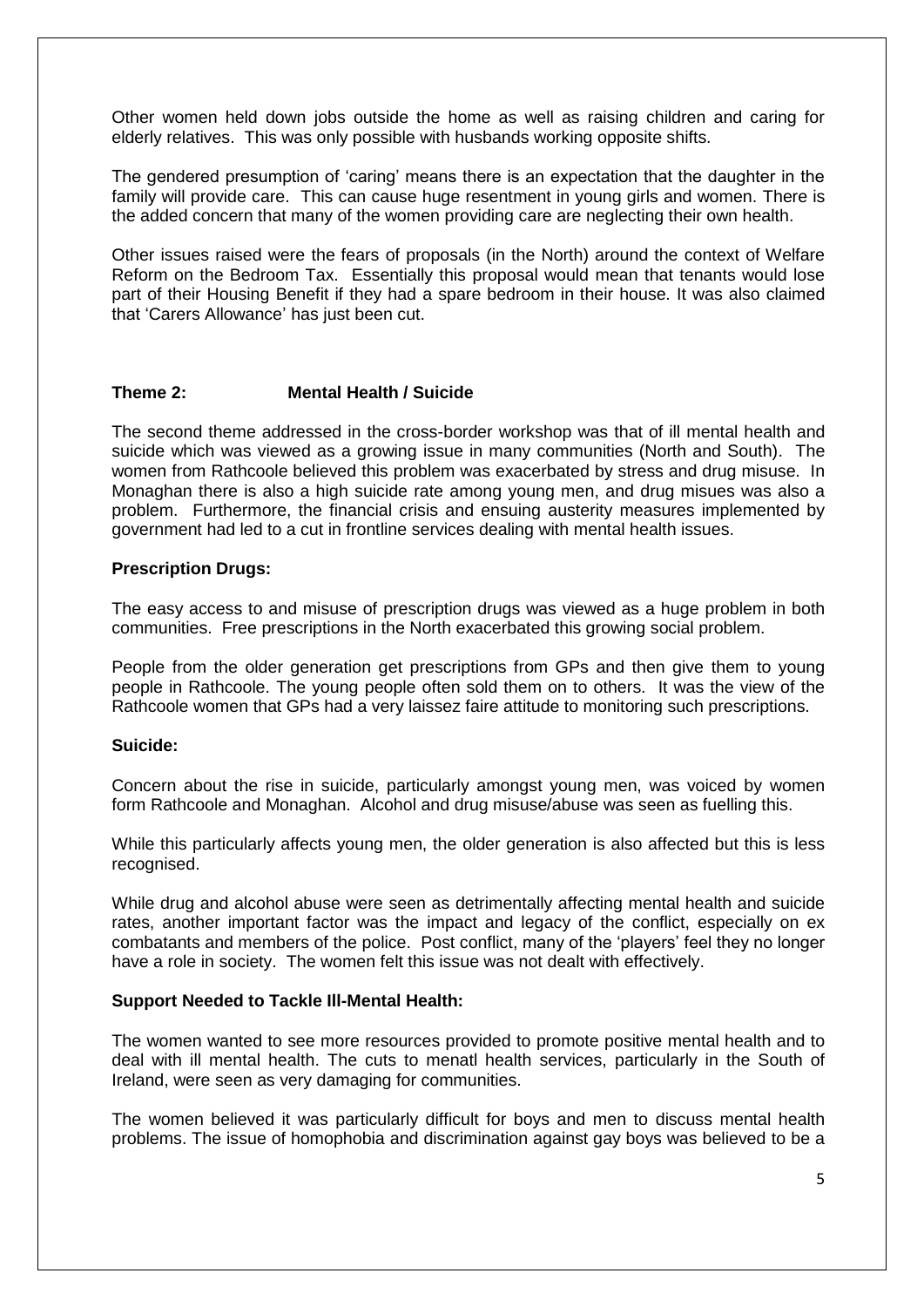problem in both communities but more so in Monaghan. While acknowledging this was less taboo than talking about suicide.

It was felt there is still a stigma around mental health illnesses such as depression, however, the women believed that some progress has been made in terms of reducing this stigma. Mental Health issues are less taboo and while this is a welcome development more work needs to be done to open the discussion.

People talk more about depression now – this enables people to get through it but men find it harder to talk. They need strategies to cope. There was a feeling that mental health issues always existed but now can be talked about.

# **Women and Mental Health:**

It was a commonly held perception that women do not prioritise themselves and their mental health – but rather focus their efforts on their families. Female suicide has not grown at the rate of male suicide because women think about the consequences on their families. Women are also more likely to discuss problems (than men).

# **Theme 3: Community Resources & Education**

# **Meeting Community and Generational Needs:**

It was suggested that women living in local communities should be approached and their views sought on what they needed in terms of community educational services. The following methods were suggested:

- Developing a questionnaire to ascertain the needs of local women
- Holding information exchange events
- Public promotion of what already exists in terms of community education and resources
- Holding well publicised open days and information days and spreading information via 'word of mouth'
- The language used to promote courses or information evenings must be accessible
- $\bullet$ Provision of education courses at various levels, meeting the needs of women starting education and those wanting to progress
- Meeting the educational needs of women across the generations they will often be different
- Opening up commnity spaces that exist / removing gatekeepers
- Provision of a 'shared / neutral' space remains an issue in some communities
- Opening facilities and providing community eduaction and resources at weekends
- Targeting young people and encouraging them to access current community provision

Some of the women from the border counties felt there was good information exchange in the their local community through public adverts and the local resource centre. There were also courses offered to women only. Services and facilities for the elderly were deemed pretty good. In Rathcoole the churches offered various facilities and services to elderly people.

It was recognised that sharing information amongst the women's group members can be simple and effective, it is harder to reach women outside of groups. Extra effort must be paid to this.

# **Accessing Support External to the Community:**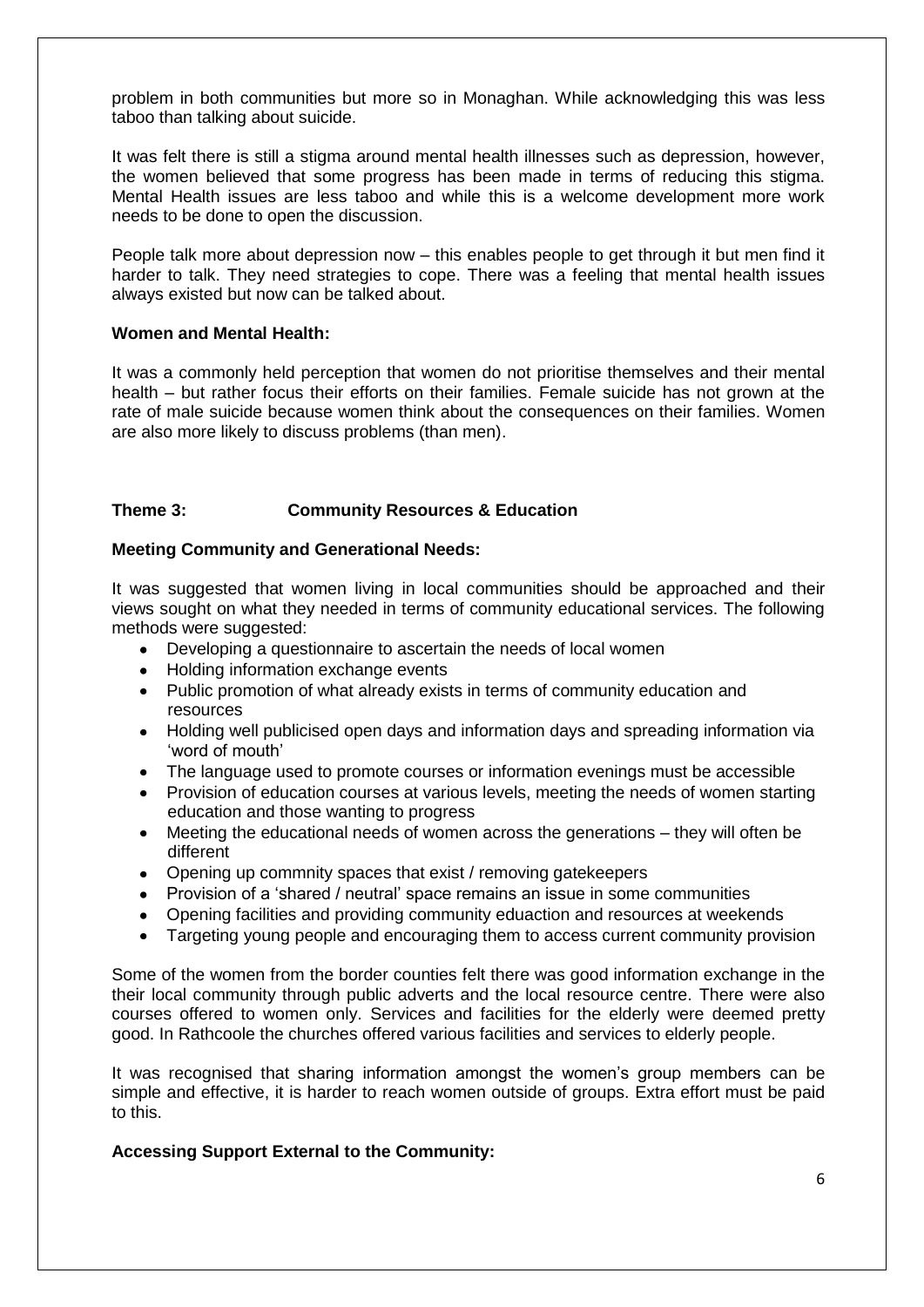Seeking help from outside the local community is another option. Subsequent to the initial event 'Women: Your Community, Your Role' event held in Rathcoole, Shankill Women's Centre have offered to provide training. Making connections like this and availing of what already exists in the wider women's sector can be very useful.

The women from Clones and Monaghan appeared to have more resources at their disposal than the women from Rathcoole.

# **Structural Challenges:**

The women spoke of structural challenges. The lack of childcare facilities remains a key barrier to women's participation. Childcare services that exist are often cost prohibitive. It is expensive to pay for afterschools club and transport too.

Transport is also a problem. The men in the household often has the car and women must use public transport which does not meet their needs.

Jobs are very limited. Employment training programmes don't help to move people into work because there are no jobs to move into.

# **Theme 4: Women's Exclusion in Decision Making at Community & Political Level**

The overall view was that there are too few women in decision-making roles, both at community and political level. Men continue to predominate at the higher end of most organisational structures. In our society men are more likely to hold positions of power.

#### **Community Life:**

Women are more likely to be found in decision-making roles at community level than at political level. However, it is often the case that women carry out most of the work in communities, while men remain in the majority of decision-making roles.

It was suggested that on some community boards/management commitees, men have a disproportionate impact at decision-making level; small numbers of men can dominate discussions and decision-making. As one women said, 'Women do the voluntary work but men make the decisions and take the glory.'

Participants involved in emerging groups said that local men had exerted pressure on them to apply for funding before they were ready. It is often the case that 'men become involved when there is money involved'.

While more men might be found at decion-making level, some community organisations find it difficult to get men involved in their activities. One group had started a footbal team which was bringing men into centre.

Participants also raised the persistent issue of people asking 'what about men's groups?' when talking about and raising issues pertaining to women's groups.

#### **Politics:**

There was a unanimous view that there were far too few women in politics. Politics is very much a male dominated environment and therefore unrepresentative of society.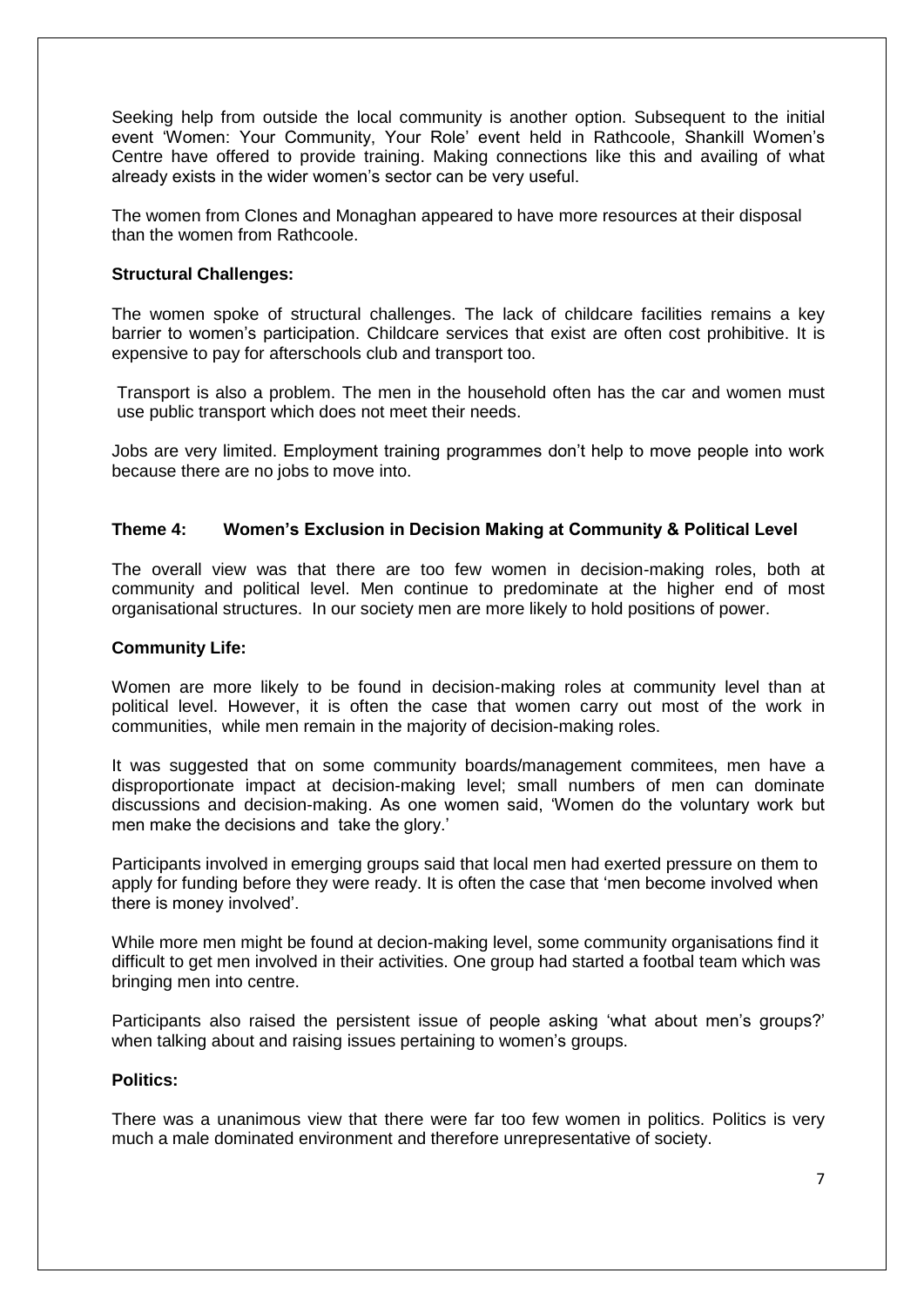Participants also said that there were higher expectations of female politicians than male politicians, often because women expected female politicians to represent 'women's issues' as well as the general issues. This can place a lot of extra pressure on women involved in political life.

In relation to the prevalence of men in decision-making roles, participants said that it was much easier for men than for women. Men have more time available to enable work outside of the home as they don't have the same level of domestic and caring responsibilites as women.

#### **Structural Inequities:**

Some participants took a historical view of the issue. They said boys and men are treated differently from girls and women from a young age. They spoke of how the largest piece of meat was given to the males at dinner time and how domestic roles were clearly delineated at an early age.

For some women, the reality is that they are controlled by their partners. They don't have access to the household bank account or to transport and they live in abusive relationships. In these type of abusive relationships men undermine the confidence of women and women find they cannot challenge the behaviour.

There was also concern expressed at current welfare refrom proposals in the North, particularly how benefits would be paid to one person in a household. It is highly uinlikley that this will be the women and will lead to an increase in financial abuse and control.